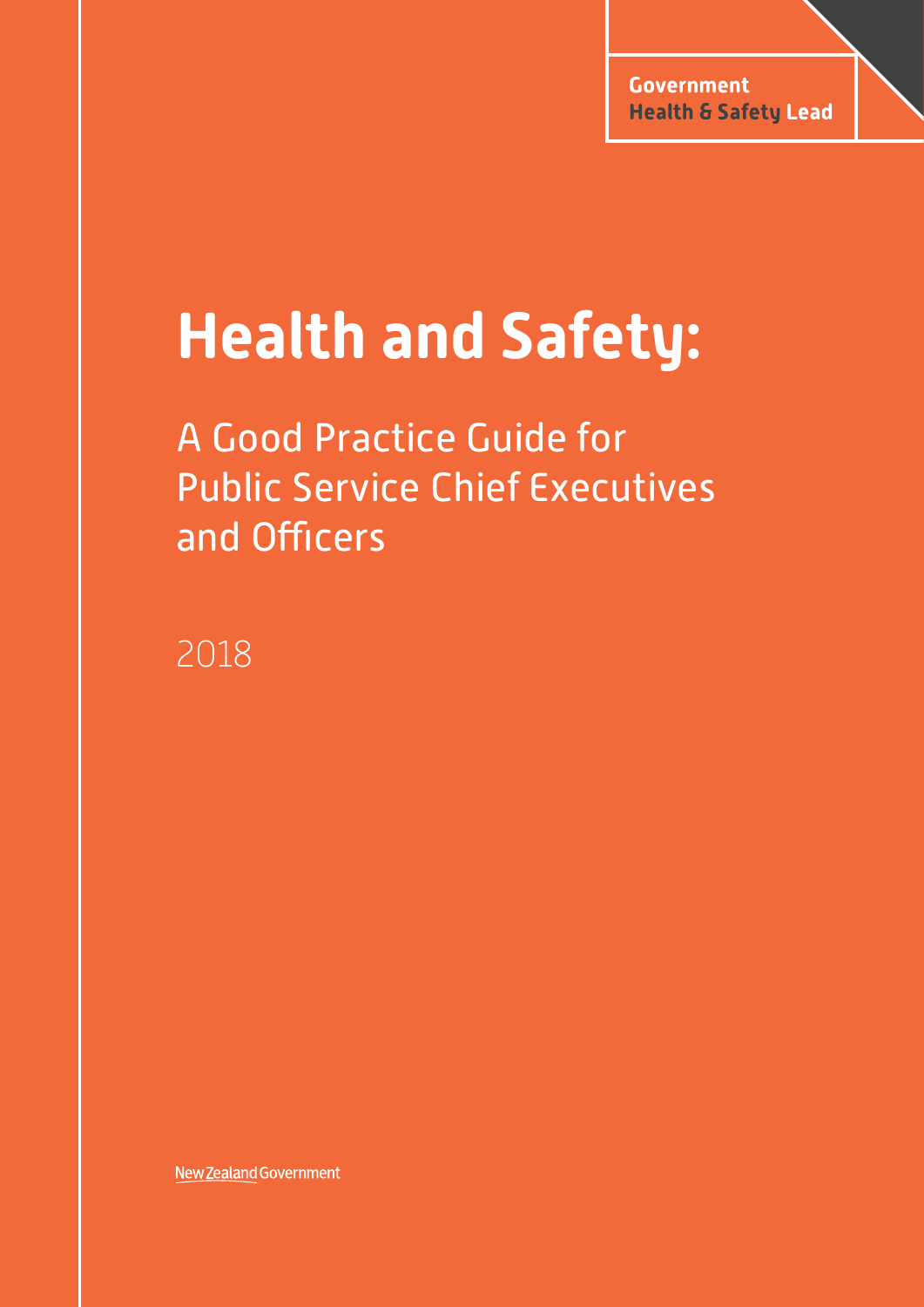## **Government Health & Safety Lead**

#### ACKNOWLEDGEMENTS

The following organisations provided advice in the preparation of this guide.

- > The New Zealand Public Service Association
- > The State Services Commission
- > The Institute of Directors in New Zealand
- > The Crown Law Office
- > Business Leaders' Health and Safety Forum
- > WorkSafe New Zealand
- > Ministry of Business, Innovation and Employment
- > CosmanParkes

#### Published 2018



#### Crown copyright © 2018

This copyright work is licensed under the Creative Commons Attribution 3.0 New Zealand licence. In essence, you are free to copy, distribute and adapt the work, as long as you attribute the work to the Crown and abide by the other licence terms. Please note that neither the Government Health and Safety Lead emblem nor the New Zealand Government logo may be used in any way which infringes any provision of the Flags, Emblems and Government Health and Safety Lead should be in written form and not by reproduction of the Government Health and Safety Lead emblem or New Zealand Government logo.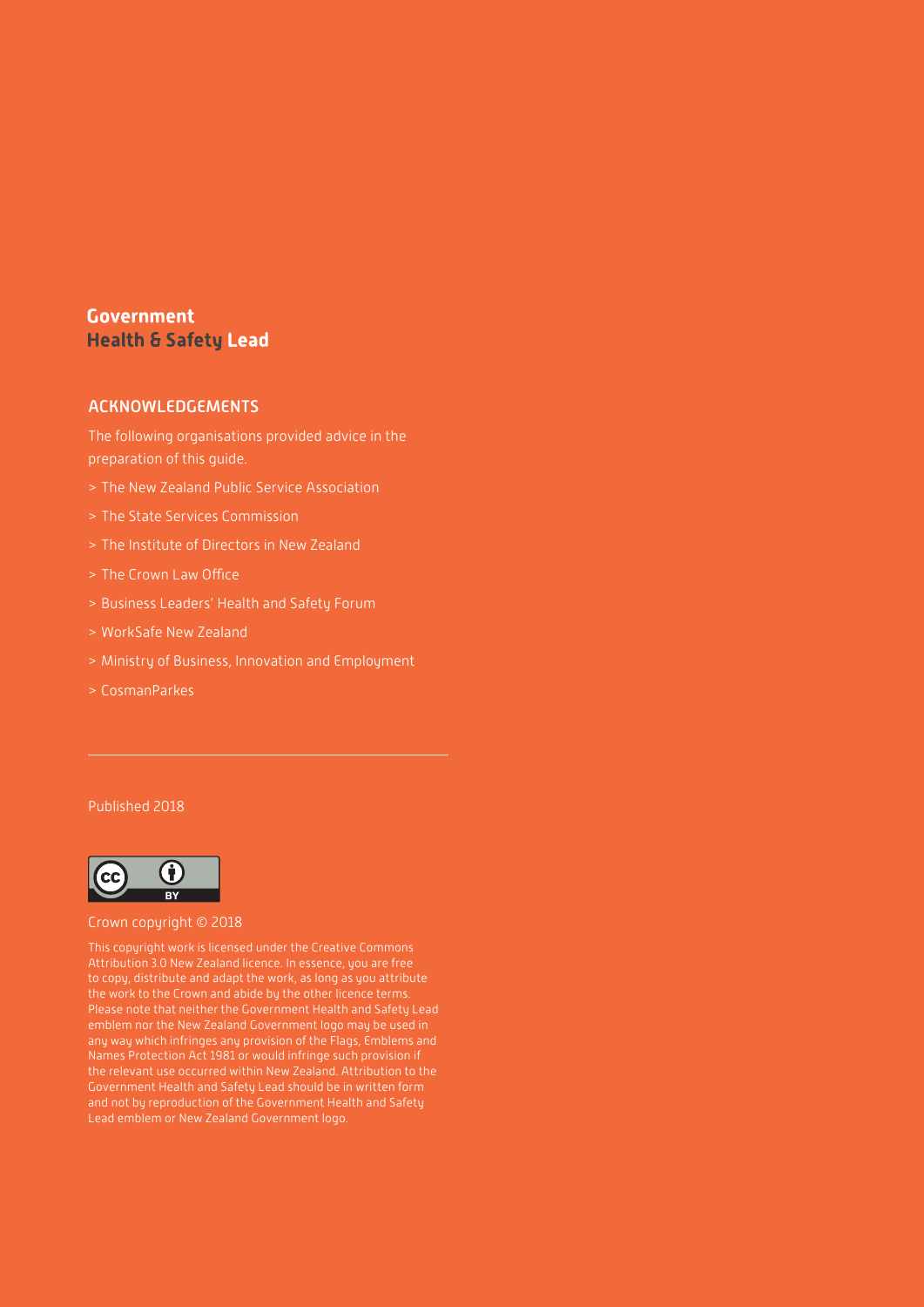# **CONTENTS**

| Eight health and safety questions for Public<br>Service chief executives and officers                  | 1              |
|--------------------------------------------------------------------------------------------------------|----------------|
| Leadership of health and safety in the<br>New Zealand Public Service                                   | 2              |
| Why should Public Service chief executives<br>personally lead health and safety for<br>their agencies? | 2              |
| <b>Governance of health and safety</b>                                                                 | 3              |
| Why is governance of health and<br>safety important?                                                   | 3              |
| How can agencies structure governance<br>of health and safety?                                         | 3              |
| Who should be involved in the governance<br>of health and safety?                                      | 3              |
| Good governance of health and safety is<br>proactive, integrated and proportionate                     | 4              |
| Agreeing the critical risks                                                                            | 6              |
| Influencing culture and setting<br>risk appetite                                                       | 6              |
| Monitoring performance and holding<br>to account                                                       | 7              |
| Establishing and communicating a plan<br>for health and safety                                         | 7              |
| Publicly reporting on health and safety                                                                | $\overline{7}$ |
| Regularly reviewing resourcing and<br>governance performance to ensure<br>continuous improvement       | 8              |
| Recognising and celebrating good practice                                                              | 8              |
|                                                                                                        |                |

| <b>Involving others</b>                                                                                   | 8  |
|-----------------------------------------------------------------------------------------------------------|----|
| Workers, health and safety representatives<br>and committees                                              | 8  |
| Unions                                                                                                    | 8  |
| Ministers                                                                                                 | 8  |
| The State Services Commissioner                                                                           | 8  |
| Partners and suppliers                                                                                    | 9  |
| <b>Useful resources</b>                                                                                   | 9  |
| Model Terms of Reference - Health and Safety<br><b>Governance Group</b>                                   | 10 |
| Self assessment: Eight health and safety<br>questions for Public Service chief executives<br>and officers | 12 |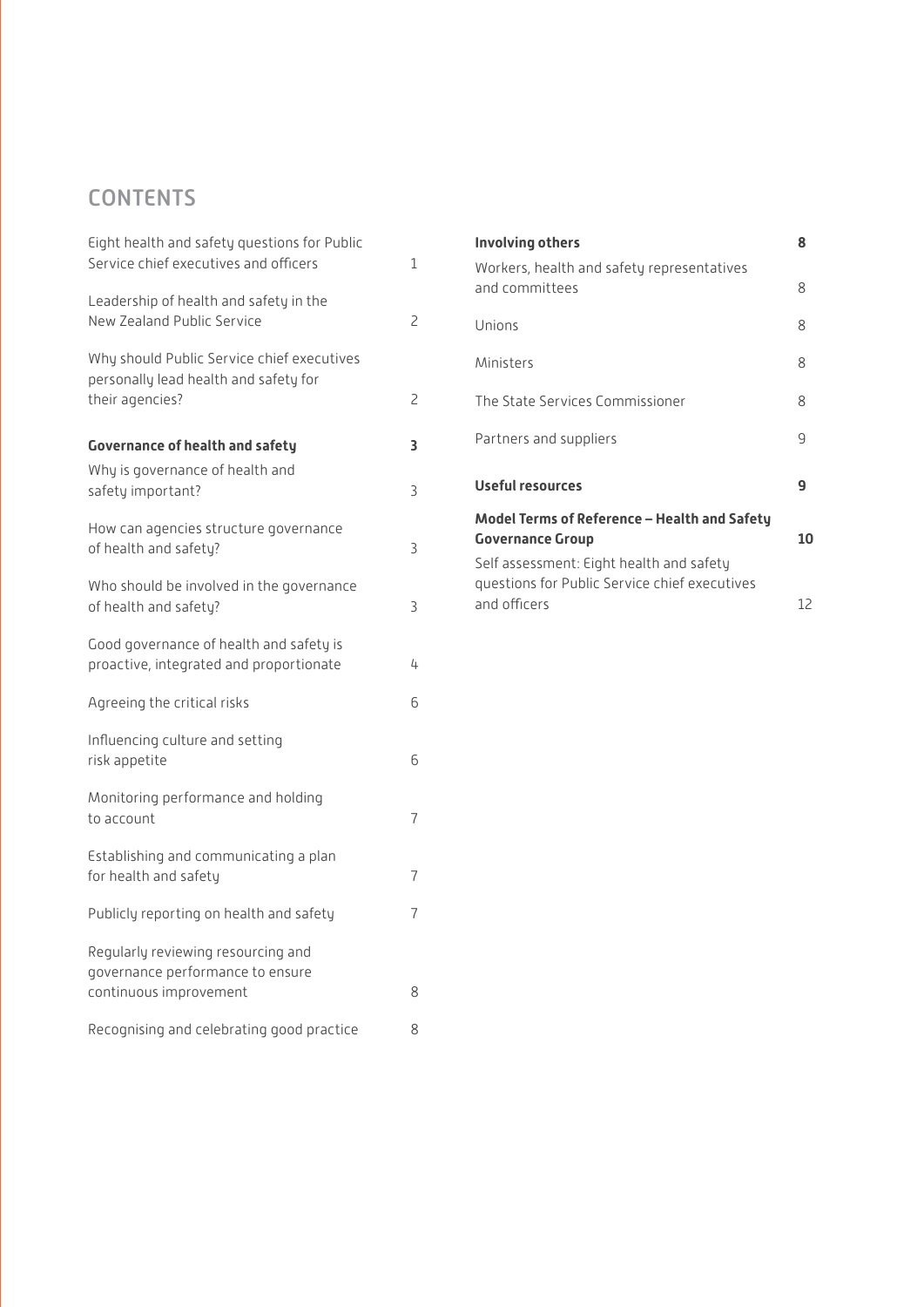<span id="page-3-0"></span>The purpose of this guide is to provide practical support to Public Service1 chief executives, and other senior leaders who are deemed to be officers<sup>2</sup> under the *Health and Safety at Work Act 2015* (the HSWA), with their governance accountabilities and 'due diligence' responsibilities.

It is important for chief executives and other senior leaders to understand the distinction between general day to day management of health and safety that senior public servants perform for the agency as managers, and the governance role that they perform as officers.

#### EIGHT HEALTH AND SAFETY QUESTIONS FOR PUBLIC SERVICE CHIEF EXECUTIVES AND OFFICERS

- 1. Am I equipped and supported to undertake my officer duties under the *Health and Safety at Work Act 2015*?
- 2.How do we, as officers, formalise the governance of health and safety for our agency?
- 3. What are the critical risks inherent in my agency's work that could kill, most severely injure, or lead to major illness of a worker or someone else?
- 4.How do I get assurance that my agency's controls for these risks are sufficient and operating effectively to a level that I consider tolerable?
- 5.How do we ensure that workers are actively involved and engaged in the identification of the critical risks and their controls?
- 6.Do we have a plan to manage health and safety in my agency that is understood by workers and others?
- 7. How are key stakeholders, such as the State Services Commissioner and Ministers, engaged with how we are meeting our health and safety duties?
- 8.How do we publicly account for our health and safety duties?

<sup>1</sup> This guide is written for Public Service departments and has relevance for non-Public Service departments such as Police, NZDF, and Parliamentary Services.

<sup>2</sup> Officers are defined as being directors, and other types of (specified) governance roles and *any other person occupying a position in relation to the business or undertaking that allows the person to exercise significant influence over the management of the business or undertaking (s 18, HSWA)*.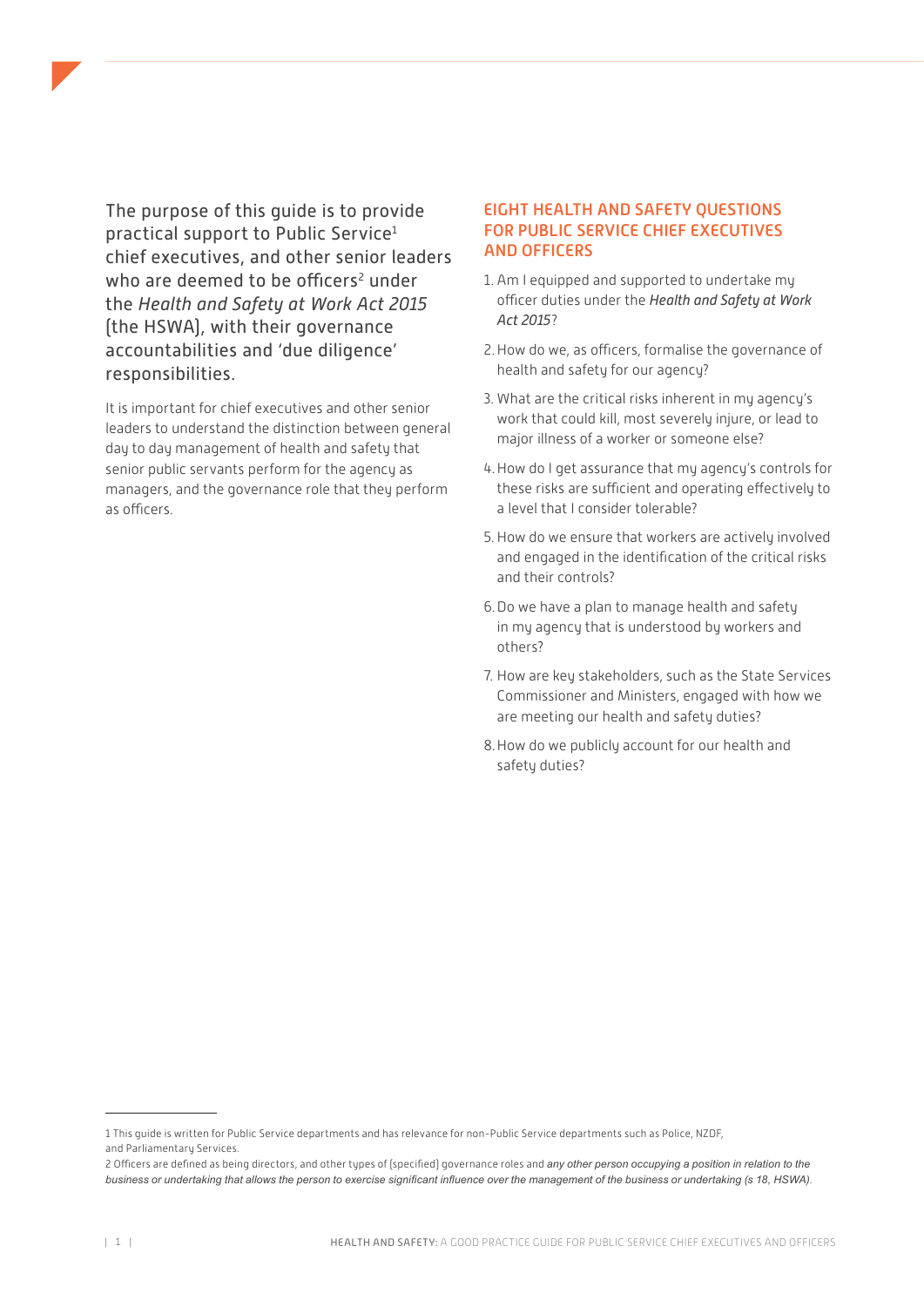#### <span id="page-4-0"></span>LEADERSHIP OF HEALTH AND SAFETY IN THE NEW ZEALAND PUBLIC SERVICE

Public Service agencies have a substantial impact on the health and safety of all New Zealanders.

As significant purchasers, their procurement practices and standards influence the market. As service providers, they have a marked impact on the health and safety of all New Zealanders, particularly some of the most vulnerable. As employers, Public Service agencies operate across a broad range of risks and their workforces are widely deployed nationally and internationally. Public Service agencies strive to be exemplars of health and safety and take a lead role.

When health and safety is prioritised, integrated into all aspects of an agency's operations and culturally imbedded, not only are workers and others safer but the agency performs more effectively overall; operational costs are reduced, worker engagement, attraction and retention increases and the confidence of the public and stakeholders grows.

Health and safety should be considered in its broadest sense to also include wellbeing, cultural safety, physical and personal security. It should consider the total impact of the agency's operations on the health and safety of workers, volunteers, partners, suppliers, the public and recipients of its services.

There are unique aspects of the Public Service in relation to health and safety, notably the absence of independent boards of directors, the role of Ministers, high concentrations of vulnerable clients with complex needs and the statutory powers and obligations of many agencies.

In the Public Service, chief executives and senior leaders act in both a management and governance capacity. As officers they exercise a governance role, taking a due diligence approach to health and safety by setting policy and influencing culture, reviewing performance, holding management to account and ensuring compliance. As managers they plan, organise, resource, and lead health and safety.

| WHAT, WHERE, WHY? |                                                                                                            |
|-------------------|------------------------------------------------------------------------------------------------------------|
| Governance        | > Defines leadership role, sets plans,<br>policies and high ethical standards                              |
|                   | > Longer-term focus and a helicopter<br>view                                                               |
|                   | > Monitors and holds management to<br>account                                                              |
| HOW?              |                                                                                                            |
| Management        | > Executes board approved strategy<br>> Works to the business plan<br>> Has a day-to-day operational focus |

Source: Institute of Directors in New Zealand (Inc) – The Four Pillars of Governance Best Practice, 2017.

#### WHY SHOULD PUBLIC SERVICE CHIEF EXECUTIVES PERSONALLY LEAD HEALTH AND SAFETY FOR THEIR AGENCIES?

Public Service chief executives, working with their senior leaders, should personally lead health and safety in their agencies for the following reasons.

- > Health and safety can contribute significantly to organisational performance, the engagement of workers, the agency's reputation and its costs of operation.
- > When health and safety is led by chief executives, it is more likely to be successful and better integrated into the agency's wider activities.
- > Chief executives are in the best position to re-prioritise expenditure, explore and authorise fundamental changes to how services are delivered, influence partners and suppliers, and have the broadest understanding of the agency's relationships with key stakeholders.
- > Chief executives (and other officers) have legal responsibilities for health and safety that they, and their agencies, must meet. Officers cannot transfer their duties to others or contract out of them.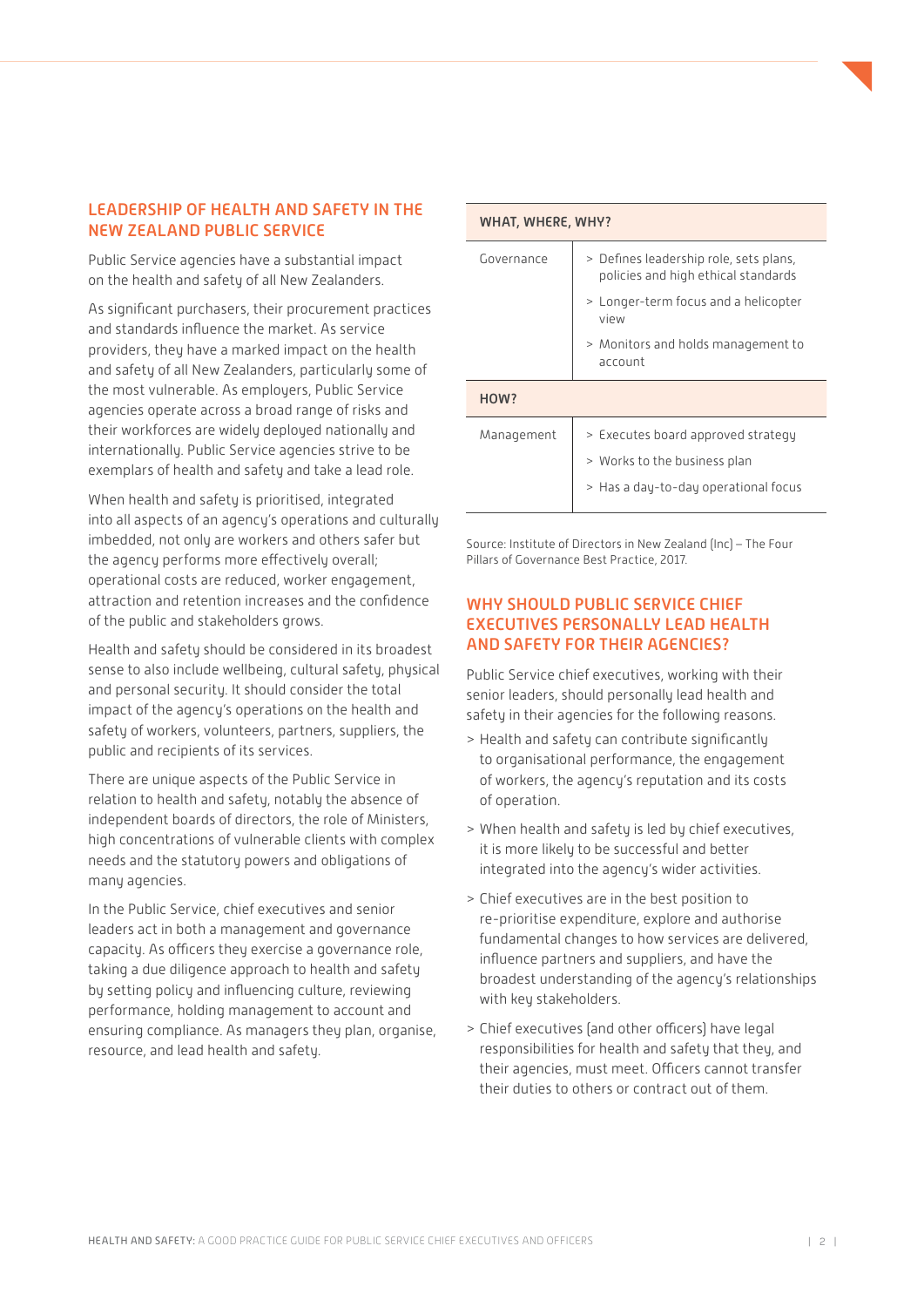## <span id="page-5-0"></span>GOVERNANCE OF HEALTH AND SAFETY

### WHY IS GOVERNANCE OF HEALTH AND SAFETY IMPORTANT?

Governance complements the activities of management by setting organisational purpose and strategy, driving performance, overseeing/ monitoring risks, ensuring value, maintaining ethical standards and seeking assurance that laws and regulations are complied with.

As Public Service agencies do not have independent boards, establishing a governance framework for health and safety provides chief executives and other officers with a mechanism to meet their accountabilities and duties.

### HOW CAN AGENCIES STRUCTURE GOVERNANCE OF HEALTH AND SAFETY?

Public Service agencies should establish a governance structure for health and safety that is:

- > proportionate to, and suitable for, their risks
- > consistent with how other significant internal functions are governed
- > integrated into its overall risk management and governance arrangements.

There is no set model for this, however it will need to be a discrete process in which all the officers of the agency are involved in order to enable them to meet their personal duty.

Agencies can structure the governance of health and safety by either establishing a separate health and safety governance group that meets regularly, or including health and safety as a separate agenda item at an existing governance meeting.

Where agencies have audit and risk committees with external members, there is value in having the committee assisting the chief executive and other officers by testing and challenging their approach to health and safety. External audit and risk committee members bring experience in governance and are often officers themselves for other entities. An audit and risk committee, in the context of the Public Service, has an advisory role to the chief executive and so cannot take on the responsibilities of the officers. It is not a substitute for governance of health and safety.

Each agency will need to determine how best to structure health and safety governance in a manner that works effectively for them. The important thing is that a governance process has been established that is regular, effectively assists the officers in performing their duties and is proportionate to the risks. It must also involve the right people, be fully integrated into the wider governance framework and be evidenced through formal agendas, papers and minutes.

The health and safety governance structure should be separate from, but aligned with, the operational management structures for health and safety, as well as the agency's health and safety committees.

A model Terms of Reference for a Health and Safety Governance Group can be found at the back of this guide.

### WHO SHOULD BE INVOLVED IN THE GOVERNANCE OF HEALTH AND SAFETY?

At a minimum, the governance group should involve all senior leaders who are considered by the agency to be officers under the HSWA. This will involve the chief executive and a number of senior leaders. Commonly, agencies will simply involve all those senior leaders who normally attend other governance meetings, particularly if there is uncertainty as to who may meet the legal test $3$ .

<sup>3</sup> The legal test as to who may be an officer is circumstance specific. Focus should be directed toward agreeing how the chief executive and senior leaders can collaborate to effectively exercise due diligence and ensure that health and safety objectives are achieved.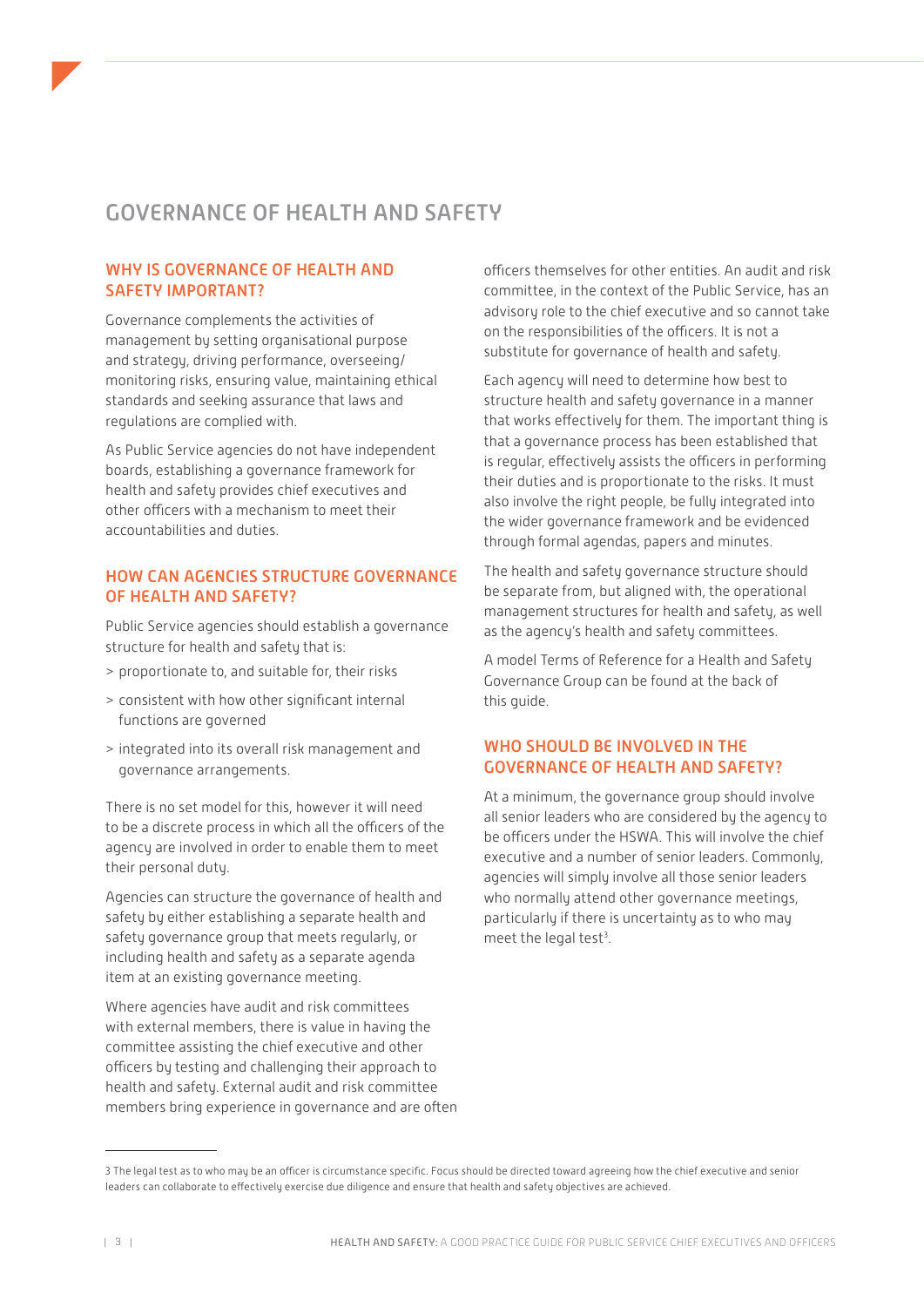<span id="page-6-0"></span>The Terms of Reference for the governance group should be clear about its role and responsibilities, the extent of its decision-making rights, and the role of any members who are not deemed to be officers.

It is good practice for agencies to involve an external adviser in the governance of health and safety to bring independent and expert knowledge in governance as well as health and safety. As in other governance functions, diversity of opinion is a strength and an independent member can provide additional insight and constructive challenge to the governance function, particularly when it is in its early stages. If the adviser is being engaged for their health and safety expertise, agencies should expect that person to hold relevant qualifications and be registered with the Health and Safety Association of New Zealand.

Worker and union input should be sought so that the governance group hears directly from the front line. In addition, the governance group should ensure that worker feedback and engagement is also reflected in regular reporting. This will enable the governance group to be attuned to the 'weak signals' that sometimes get missed in formal reporting and be alert to 'work as is, rather than as imagined'.

Typically there will also be an escalation process so that issues that cannot be resolved at a National Health and Safety Committee are brought to the attention of the officer group.

#### GOOD GOVERNANCE OF HEALTH AND SAFETY IS PROACTIVE, INTEGRATED AND PROPORTIONATE

Being **proactive** in the governance of health and safety means actively probing and taking a due diligence approach rather than being passive recipients of information or delegating to the experts. An **integrated** approach treats health and safety as a part of an agency's operations. A **proportionate** approach means that the governance group prioritises its focus on what has, or could have, the most impact on the agency's workers and others, and ensures that the agency's efforts and resources address and match these risks.

However, being proactive does not mean that chief executives and officers have to 'kick the tures' at an operational level. Rather it means that they should seek assurance that the things they intend to happen are in place and effective. The Institute of Directors sometimes refers to this as 'noses in, fingers out', where the role of a board is to keep out of management/operational matters but asks the difficult questions, and satisfies itself of the veracity of the answers being given, seeking independent contestable advice if necessary.

The role of governance is also to look more strategically at health and safety issues. This includes considering the impact of proposed changes to the delivery of services, looking at issues that have the potential to cause harm, even if this hasn't happened to date and considering the organisational response capability should something go seriously wrong. This includes areas such as emergency plans, business continuity planning and civil defence. The governance group should take a long term view and consider how future work and their workforce will impact on health and safety.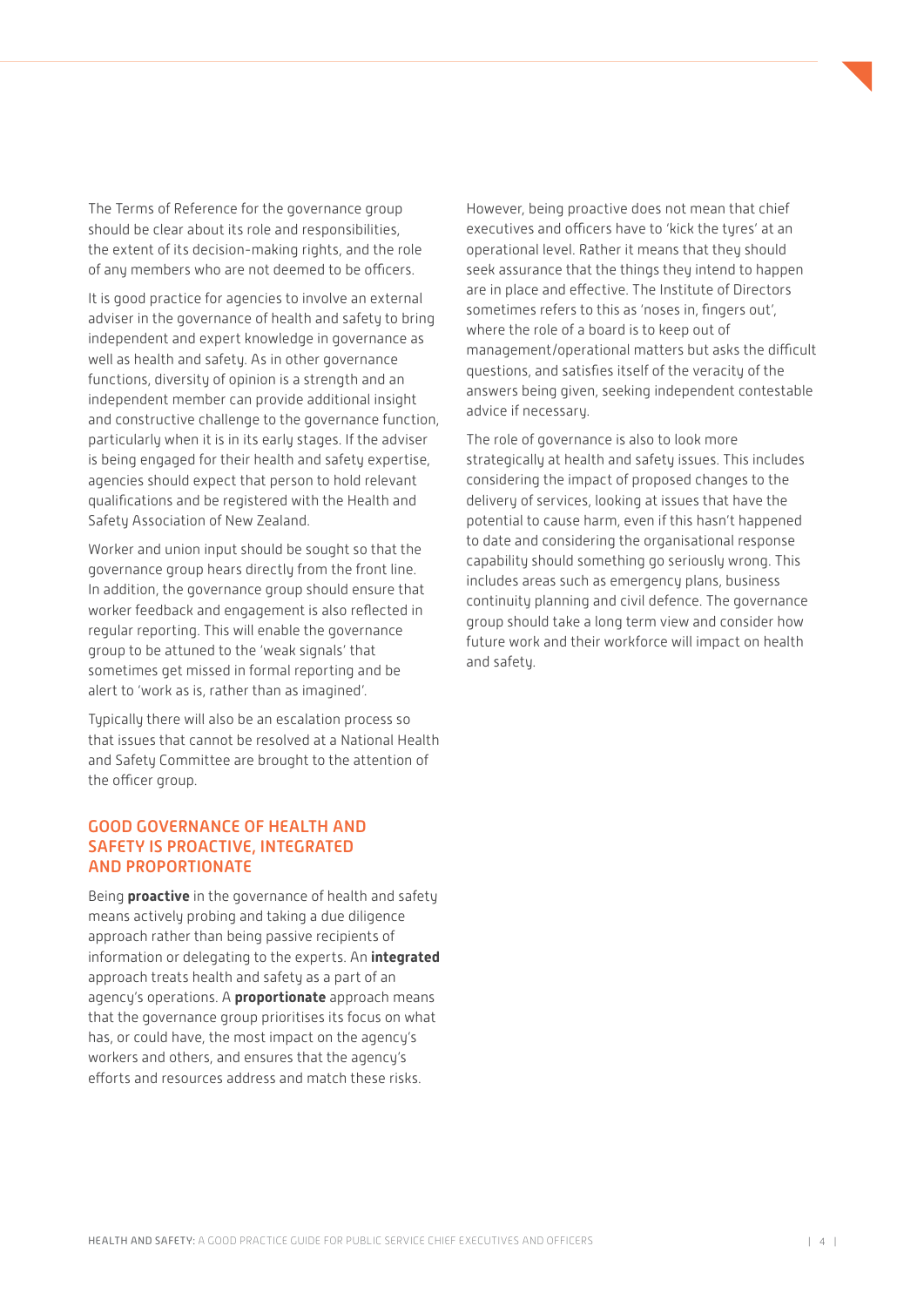#### Passive vs proactive approaches to health and safety

| A passive approach                                                                        | A proactive and integrated approach                                                                                                                                                                                                                                                       |
|-------------------------------------------------------------------------------------------|-------------------------------------------------------------------------------------------------------------------------------------------------------------------------------------------------------------------------------------------------------------------------------------------|
| Receiving health and safety<br>data and metrics.                                          | > Query the data to establish patterns and forecast trends. Push for relevant information<br>and information management systems to inform decision-making and to hold<br>management to account.                                                                                           |
|                                                                                           | > Consider what information the data isn't providing - for example areas of possible<br>under-reporting such as occupational ill health.                                                                                                                                                  |
|                                                                                           | > Look for gaps in the information or failure to monitor hazard exposure levels such as<br>noise or chemical exposure.                                                                                                                                                                    |
|                                                                                           | > Look beyond the data to what could happen if the worst scenario occurred.                                                                                                                                                                                                               |
|                                                                                           | > Listen to the 'weak signals' that may be hidden away in standard reports or be evident<br>through information available to senior leaders through other sources.                                                                                                                        |
|                                                                                           | > Understand the agency's performance relative to a relevant sector or similar type of<br>organisation.                                                                                                                                                                                   |
|                                                                                           | > Require a thorough look into sentinel incidents and near-misses to learn from them and<br>find the root causes.                                                                                                                                                                         |
|                                                                                           | > Commission a deeper analytics review of other sources of information that may shine a<br>light on health and safety performance and risk.                                                                                                                                               |
|                                                                                           | > Ensure that there is a balance of health, safety and wellbeing metrics, including lead and<br>lag measures.                                                                                                                                                                             |
|                                                                                           | > Commission independent assessments, such as SafePlus, to gain a full view of the<br>agency's health and safety maturity.                                                                                                                                                                |
| Generalised health and safety<br>statements.                                              | > Set specific goals and targets for health and safety and require regular reporting on<br>programmes of work.                                                                                                                                                                            |
|                                                                                           | > Set the overall organisational health and safety purpose and influence culture.                                                                                                                                                                                                         |
|                                                                                           | > Approve 'risk appetites' for specific types of risks. Consider fundamental process<br>redesign where the current risks cannot be justified.                                                                                                                                             |
| Delegating to in-house                                                                    | > Independently verify the information provided by in-house advisers.                                                                                                                                                                                                                     |
| advisers.                                                                                 | > Actively engage with unions, frontline staff, stakeholders and providers to get their<br>perspectives. Visit the front line regularly to understand 'work as is, rather than as<br>imagined' and to build a realistic picture of the operating environment when<br>considering reports. |
|                                                                                           | > Provide officers with regular professional development in governance and health<br>and safety.                                                                                                                                                                                          |
|                                                                                           | > Have specific responsibilities and accountabilities for health and safety acknowledged in<br>officers' position descriptions and performance reviews.                                                                                                                                   |
| Exception report only -<br>relying on lag indicators and<br>known high probability risks. | > Proactively determine the significant risks in all aspects of the agency's work, not simply<br>relying on its traditional injury record.                                                                                                                                                |
|                                                                                           | > Commission programmes of work particularly designed to address organisational critical<br>risks that have a low probability but could cause serious injury, ill health or a fatality.                                                                                                   |
|                                                                                           | > Enquire whether the risk controls are set at the right level in the hierarchy of control or if<br>over-reliance is placed on systems and personal protective equipment.                                                                                                                 |
|                                                                                           | > Set lead indicators that measure positive factors.                                                                                                                                                                                                                                      |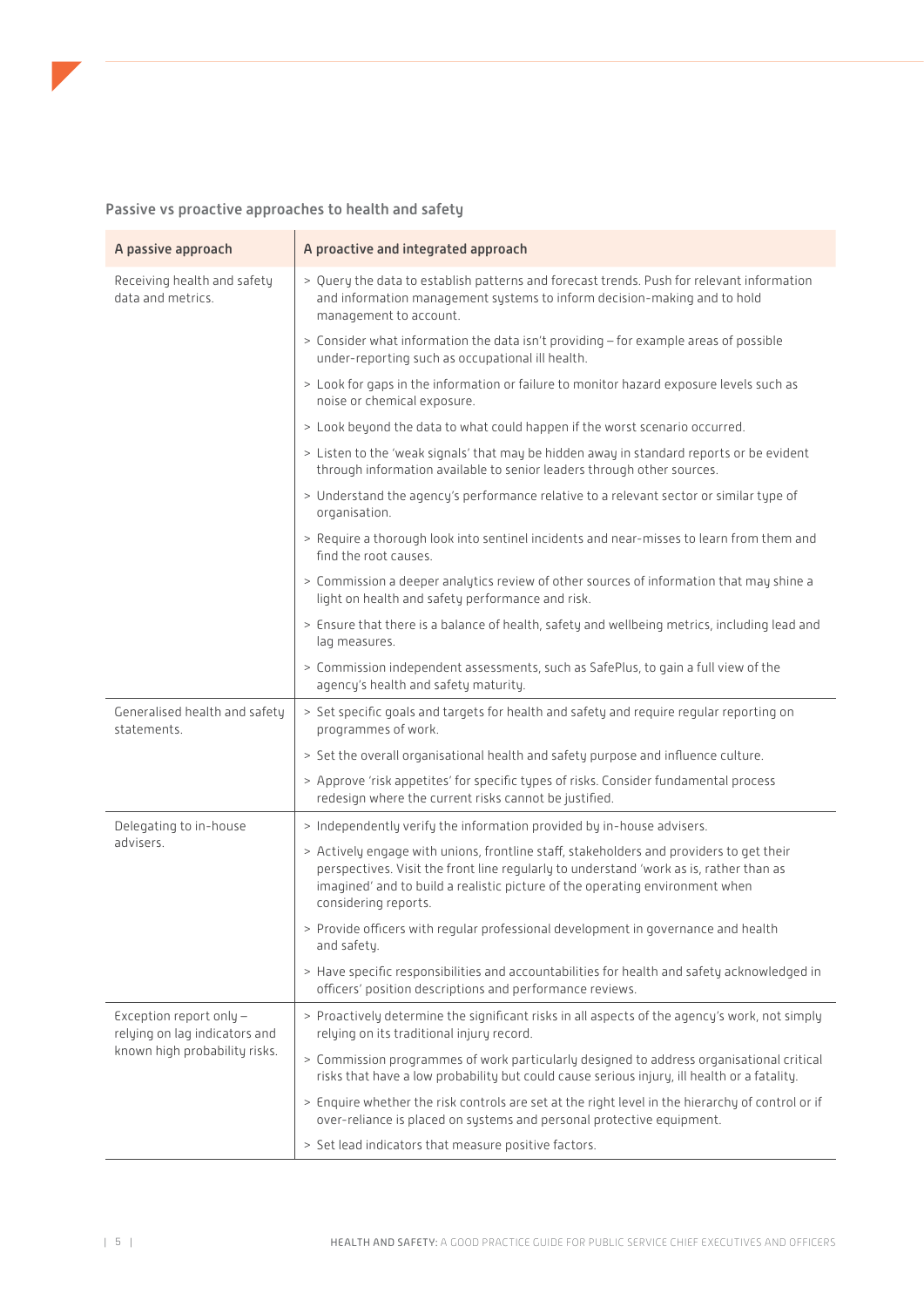<span id="page-8-0"></span>

| Considering only the<br>performance of the agency.                                          | > Review the health and safety performance of significant contractors and providers and<br>hold them to account.                                                                                                    |
|---------------------------------------------------------------------------------------------|---------------------------------------------------------------------------------------------------------------------------------------------------------------------------------------------------------------------|
|                                                                                             | > Use the governance process as a means of ensuring that the agency as the Person<br>Conducting a Business or Undertaking (PCBU) is engaging and consulting with other<br>PCBUs where there are overlapping duties. |
| Considering health and safety<br>as a separate and standalone<br>function or consideration. | > Health and safety is considered across all management and governance functions and is<br>fully integrated into strategy and operations.                                                                           |

*Adapted from* The Institute of Directors in New Zealand (Inc) – *The Four Pillars of Governance Best Practice, 2017.*

#### AGREEING THE CRITICAL RISKS

A core function of the health and safety governance group is to determine the most significant health and safety risks arising from the agency's work. This should involve comprehensive worker engagement, follow the agency's standard risk methodology and include an assessment of the untreated and treated risks, prioritised by likelihood and consequence.

These significant risks may be **critical risks** (low probability but high impact) or **low impact risks** (occurring frequently but with lower impact). Critical risks are those risks that could lead to severe injury, illness or loss of life and fall into three categories; acute, health related, and catastrophic. Generally agencies should focus initially on no more than five to ten critical risks.

Understanding an agency's critical risks is an important task for the governance group to lead as it requires a deep understanding of the agency's context and operations.

Once the significant risks are understood, the health and safety governance group should approve a process for the organisation to use to formally evaluate these risks and determine the right mix of controls. This might involve techniques such as Bowtie analysis or HAZOP for process risks.

The governance group should regularly review its risks and controls to ensure that there is clear accountability for each risk, that the risks remain current and the controls are effective and sufficient.

Regular reporting and independent verification of the risks and controls will provide assurance to officers that proactive action is being taken to address the health and safety risks associated with the agency's activities.

In understanding the critical risks and controls, the governance group should also consider the impact of variability on the effectiveness of controls.

#### INFLUENCING CULTURE AND SETTING RISK APPETITE

Governance strongly influences the culture of the agency, and culture in turn, impacts significantly on health and safety. Ultimately, employees, contractors, partners and the public decide how seriously an agency takes health and safety based on its culture and the consistency of senior leaders' messages and actions - not its published policies, strategies and manuals.

Workers will have the deepest insight into how the culture of an agency enables or restricts them from carrying out their work safely.

It is rarely possible to eliminate all activities that represent risk to workers or others. Given this, controls must be applied to reduce the likelihood and consequences of the risk to an agreed tolerable level, consistent with the agency's risk appetite.

It should be the organisation's officers, operating in a governance context, who determine that the residual risk is tolerable, usually because conducting the activity is necessary for the agency's core purpose.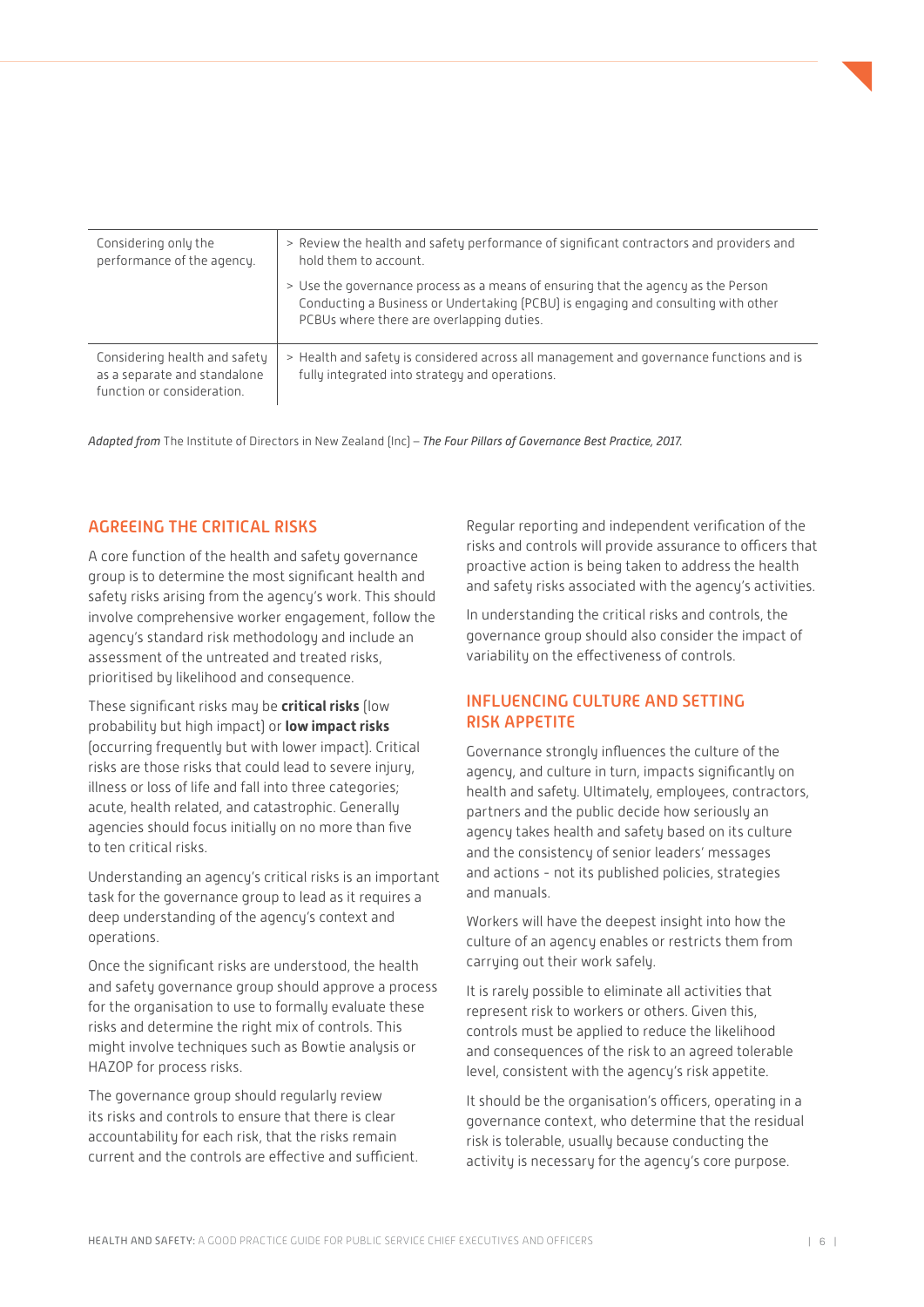<span id="page-9-0"></span>

Tasks involving a high level of risk can be contracted out but the risk cannot be transferred to a contractor. The agency remains accountable for the successful delivery of the work. An agency must therefore ensure its procurement and contractor management procedures select competent contractors, provide them with sufficient time and money to perform the task safely and that their performance is actively monitored.

### MONITORING PERFORMANCE AND HOLDING TO ACCOUNT

The governance group should determine and agree its requirements for regular and relevant performance reports with management.

Relevant reporting enables the governance group to monitor organisational performance and to hold others to account4.

#### ESTABLISHING AND COMMUNICATING A PLAN FOR HEALTH AND SAFETY

Once the critical organisational risks have been determined and the controls agreed, it is good practice for agencies to establish and communicate a plan for health and safety.

The plan will be tailored to the agency's risks and set out how workers, suppliers and partners can engage with health and safety. Depending on the size of the agency and the significance of the risks being managed, the plan could be a stand-alone document or be incorporated into the agency's wider corporate and operational plans.

The plan should reflect the agency's environment, operations and risks, its overall goals for health and safety, how progress will be measured and reported, the initiatives planned over the period of the document and how individuals can participate in the plan.

To be meaningful, the plan should be developed with worker engagement, integrated with the agency's mission and values and be positioned to enable the agency's wider purpose.

The plan should be developed through the health and safety committee structures and approved by the governance group.

#### PUBLICLY REPORTING ON HEALTH AND SAFETY

It is good practice for agencies to report publicly and engage with key stakeholders from time to time on their health and safety environment and performance.

The NZX Corporate Governance Code 2017 recommends that listed companies disclose how they manage health and safety risks and report on their health and safety risks, performance and management. The Code recommends that issuers may wish to consider reporting against both lead and lag indictors. Lost time injury frequency rates (LTIFR) and total recorded injury frequency rates (TRIFR) are put forward as options for lag indictors.

Public Service agencies should consider including in their formal accountability documents commentary on their critical health and safety risks, how they ensure worker engagement, what progress has been achieved against one or more of their critical risks, and their governance arrangements, including professional development for their officers. Agencies that track their performance overall, or against a critical risk by using formal measures, should consider including them in their reporting.

#### REGULARLY REVIEWING RESOURCING AND GOVERNANCE PERFORMANCE TO ENSURE CONTINUOUS IMPROVEMENT

It is good practice for health and safety governance groups to periodically commission an independent review of their governance practices, compliance with legal accountabilities and the adequacy of resources assigned to health and safety. This will ensure continuous improvement in governance practices, compliance with statutory obligations and

<sup>4</sup> The Business Leaders' Health and Safety Forum has a useful guide on the use of indicators called Monitoring What Matters http://www.zeroharm.org. nz/our-work/monitoring/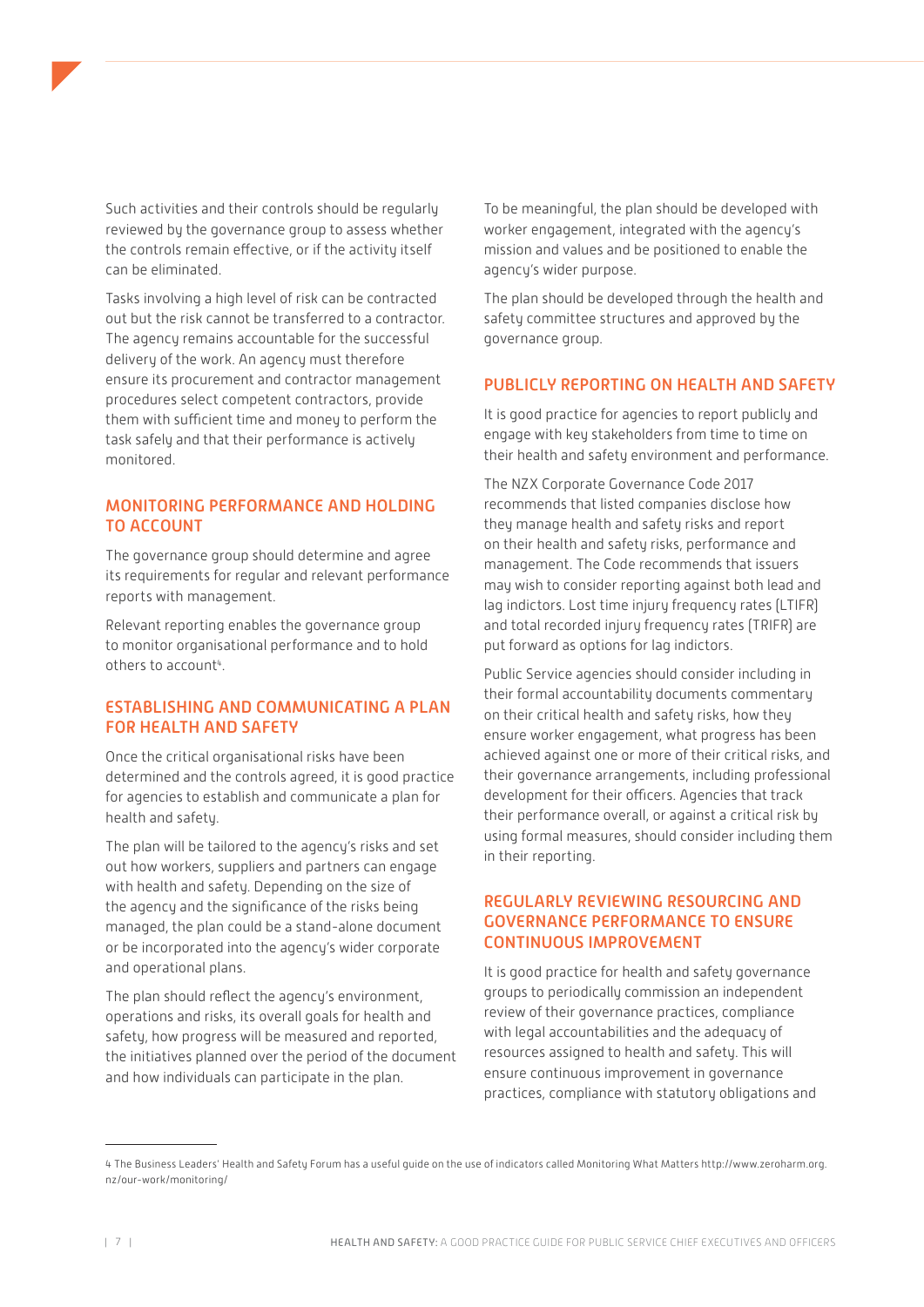<span id="page-10-0"></span>provide assurance the agency is devoting sufficient resources to the management of health and safety, relative to its risks and size. Such assurance reviews may look at the whole agency or be part of an assurance plan that progressively reviews different aspects of the system.

#### RECOGNISING AND CELEBRATING GOOD PRACTICE

Most days things go well, and workers and others return home safely because agency systems work effectively to control risks, local managers make the right decisions, and workers are actively engaged in their own health and safety.

Taking the time to understand why things work well and celebrating contributions and achievements are positive ways of reinforcing health and safety. Incorporating health and safety into the agency's wider recognition systems makes this an everyday part of what is done.

## INVOLVING OTHERS

### WORKERS, HEALTH AND SAFETY REPRESENTATIVES AND COMMITTEES

A cornerstone of the *HSWA* is the engagement, participation and representation of workers in health and safety.

The legislation envisages active and ongoing engagement with workers in areas such as identifying hazards, managing risks, monitoring facilities and changes to work that may affect their health and safety, monitoring conditions of work, providing information and training, participation practices, and appointing health and safety representatives.

Engagement means the active and early sharing of information by the agency with workers, provision of sufficient time for workers to consider the information, express their views, and contribute to decision-making.

Agencies must give full consideration to the views of workers and advise them of the outcome of each engagement. Health and safety representatives and committees are critical to the effective operation of a health and safety system.

#### UNIONS

Unions have a critical role to play in representing workers in health and safety within agencies and across the Public Service.

Unions bring unique expertise and fresh perspectives to health and safety in the workplace. They are often in the best position to represent worker interests in discussions with agencies. Workers and their representatives should be actively involved in health and safety, participate in joint decision making and be fully represented on health and safety committees and other relevant fora.

The New Zealand Public Service Association has the broadest reach across the sector and, in common with all sector unions, places a strong emphasis on member health and safety.

## **MINISTERS**

Under the *State Sector Act 1988*, chief executives are responsible to their portfolio ministers for the stewardship of their agencies, including sustainability and organisational health.

The general obligations of stewardship and the 'no surprises' principle contained in the Cabinet Manual mean that ministers should be engaged from time to time on an agency's health and safety performance, and promptly if a health and safety matter may become controversial or the subject of public debate.

Ministers may also choose to promote good health and safety practices within their agency through letters of expectation or in statements of intent.

### THE STATE SERVICES COMMISSIONER

The role of the State Services Commissioner under the *State Sector Act 1988* includes leadership and oversight of the State Services workforce and personnel matters in the State Services. As such, the State Services Commissioner has a strong interest in health and safety.

The State Services Commissioner and the Deputy State Services Commissioner are officers in relation to the health and safety of Public Service chief executives employed by the State Services Commissioner.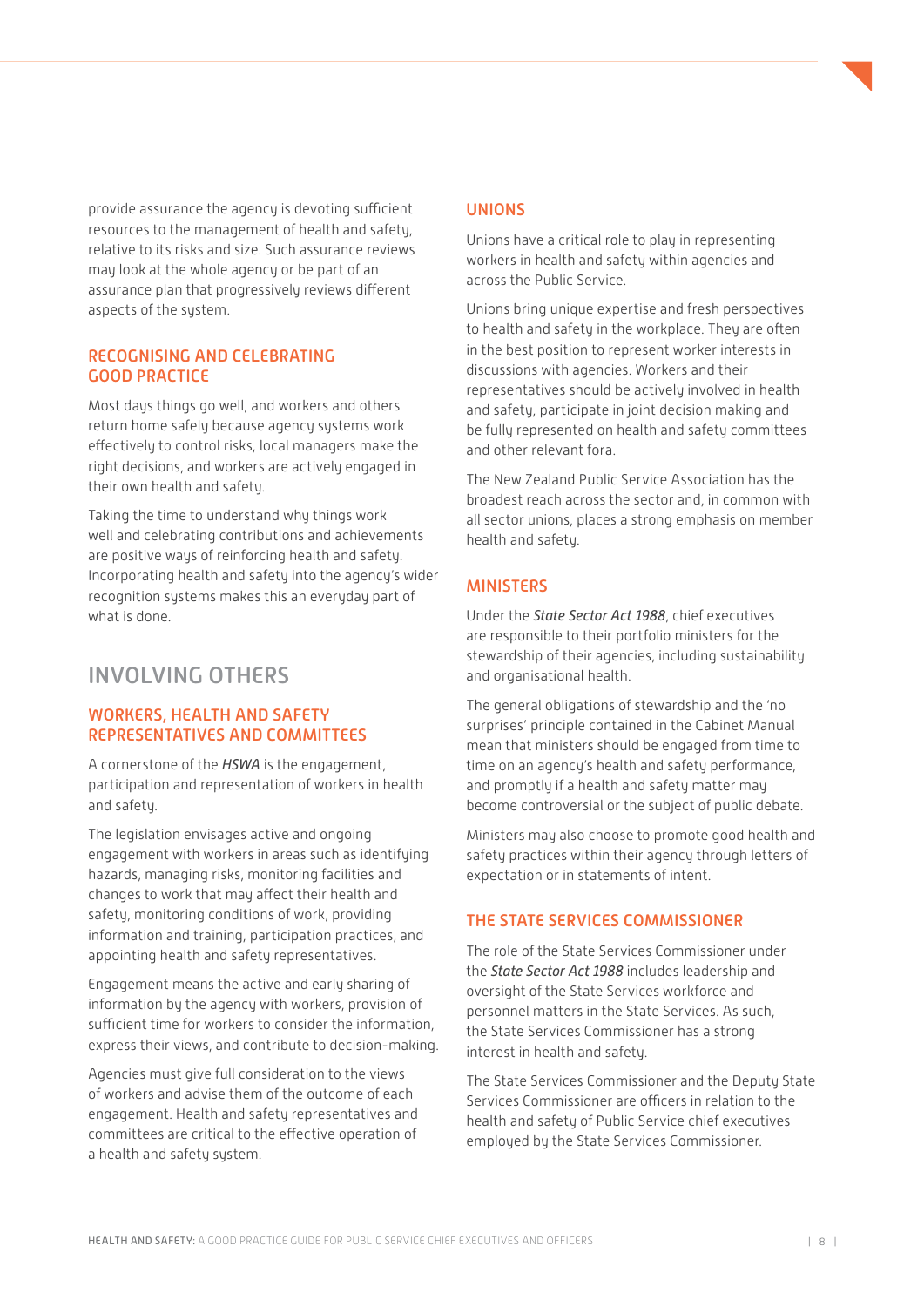<span id="page-11-0"></span>Public Service chief executives should brief the State Services Commissioner generally from time to time on their agency's health and safety performance, and promptly, if a health and safety matter may become controversial or the subject of public debate. There is also value in chief executives sharing examples of good practice or responses to critical risks with the State Service Commission so they can be provided to other agencies.

Public Service chief executives should also brief the State Services Commissioner on any health and safety matter that relates to them personally.

### PARTNERS AND SUPPLIERS

Good practice has health and safety considered as a dimension in all aspects of a partner or supplier relationship. It should be designed into the process from procurement, contracting/commissioning through to ongoing monitoring, performance reporting and engagement.

When significant agency risks impact on suppliers and partners, it is important to be clear about roles and responsibilities, the standards that the lead agency expects, and that the cost to the supplier or partner of reaching and maintaining these standards is provided for.

The governance group should have visibility and assurance over critical supplier and partner health and safety performance. Mechanisms such as letters of assurance can provide added levels of confidence when well executed.

#### USEFUL RESOURCES

There are other valuable sources of advice available through WorkSafe New Zealand, the Institute of Directors in New Zealand (Inc) and the Business Leaders' Health and Safety Forum.

**[https://worksafe.govt.nz/managing-health-and](https://worksafe.govt.nz/managing-health-and-safety/businesses/guidance-for-business-leaders/)[safety/businesses/guidance-for-business-leaders/](https://worksafe.govt.nz/managing-health-and-safety/businesses/guidance-for-business-leaders/)**

**[https://worksafe.govt.nz/managing-health-and](https://worksafe.govt.nz/managing-health-and-safety/getting-started/)[safety/getting-started/](https://worksafe.govt.nz/managing-health-and-safety/getting-started/)**

**<https://www.iod.org.nz/healthandsafety>**

**[http://www.zeroharm.org.nz/leadership/preparing](http://www.zeroharm.org.nz/leadership/preparing-for-new-law/)[for-new-law/](http://www.zeroharm.org.nz/leadership/preparing-for-new-law/)**

**[www.zeroharm.org.nz/resources/risk/](http://www.zeroharm.org.nz/resources/risk/)**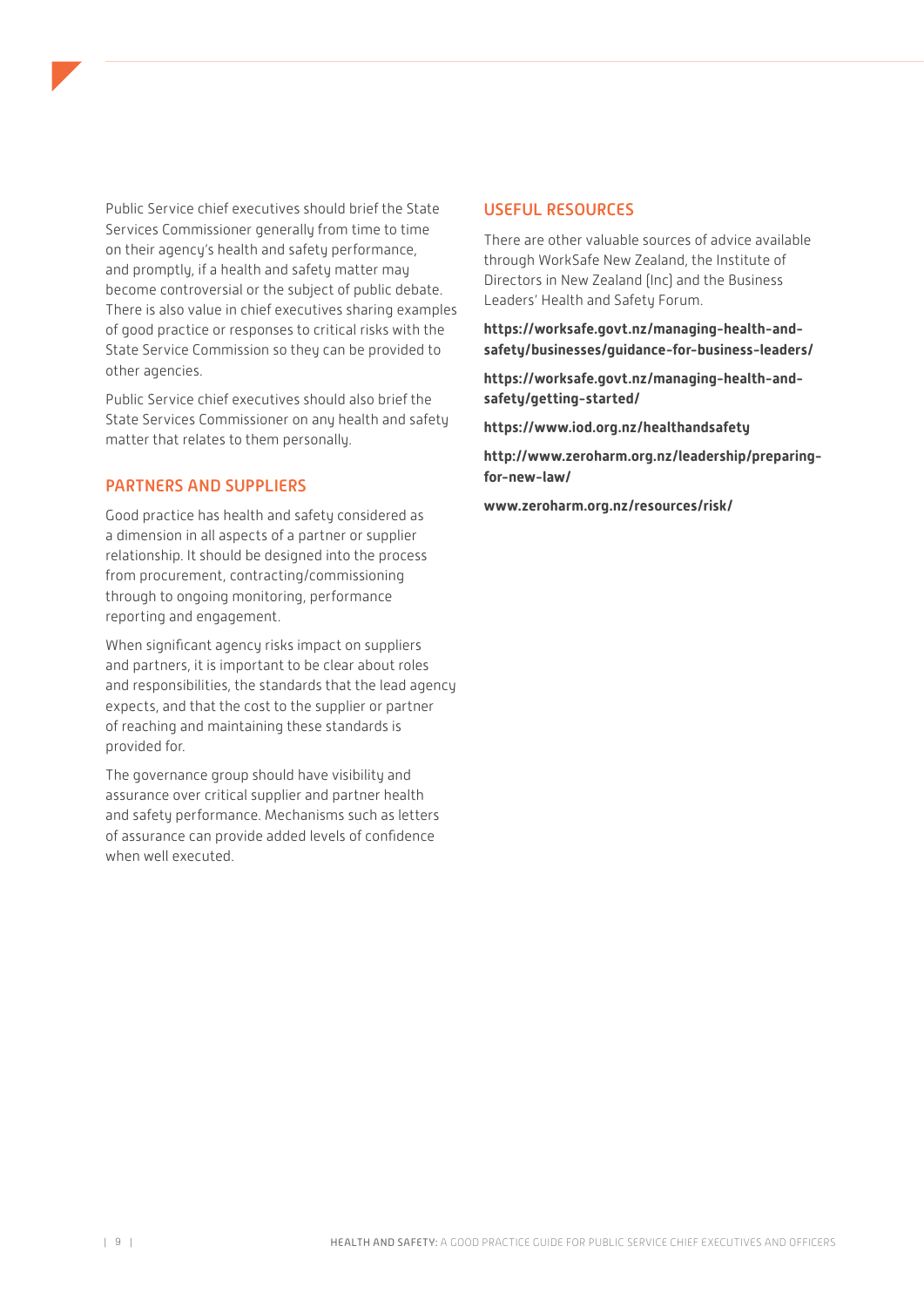# <span id="page-12-0"></span>MODEL TERMS OF REFERENCE – HEALTH AND SAFETY GOVERNANCE GROUP

| <b>Purpose</b>        | To provide organisational governance for health and safety and hold management to<br>account for performance.                                                                                                 |
|-----------------------|---------------------------------------------------------------------------------------------------------------------------------------------------------------------------------------------------------------|
| <b>Key activities</b> | > Set the tone and influence the culture for the agency's commitment to health and safety.                                                                                                                    |
|                       | > Actively enquire about the agency's critical health and safety risks and ensure that any residual<br>risks associated with the agency's activities are tolerable after the application of controls.         |
|                       | > Ensure that the agency's liability insurance and employee cover is sufficient for the<br>risks associated with the agency and that officers receive appropriate advice as to their<br>personal liabilities. |
|                       | > Approve the agency's health and safety plan and resourcing.                                                                                                                                                 |
|                       | > Hold management to account for the delivery of the health and safety plan and<br>benefits realisation.                                                                                                      |
|                       | > Seek assurance about the adequacy of the agency's Health and Safety Management System.                                                                                                                      |
|                       | > Actively review the strategic indicators of agency health and safety performance as well as<br>those of significant service providers.                                                                      |
|                       | > Gain robust assurance that all legal and regulatory health and safety obligations are being met.                                                                                                            |
|                       | > Review learnings from serious events and ensure that learnings are being shared.                                                                                                                            |
|                       | > Ensure that the agency's health and safety committees and representatives are well trained,<br>resourced and integrated.                                                                                    |
|                       | > Actively enquire about the effectiveness of the agency's joint operations with other agencies<br>as it affects health and safety.                                                                           |
|                       | > Commission reviews to provide insights and assurance into strategic priorities.                                                                                                                             |
|                       | > Complete officer professional development activities to meet good practice due diligence<br>requirements.                                                                                                   |
| Format                | > Frequency - the group will meet not less than [<br>I times per year and will seek to hold such<br>meetings in conjunction with site visits.                                                                 |
|                       | > Chair: Chief executive                                                                                                                                                                                      |
|                       | > Membership: Officers and independent expert advisor(s)                                                                                                                                                      |
|                       | > Secretariat [                                                                                                                                                                                               |
|                       | > In attendance: Internal advisers                                                                                                                                                                            |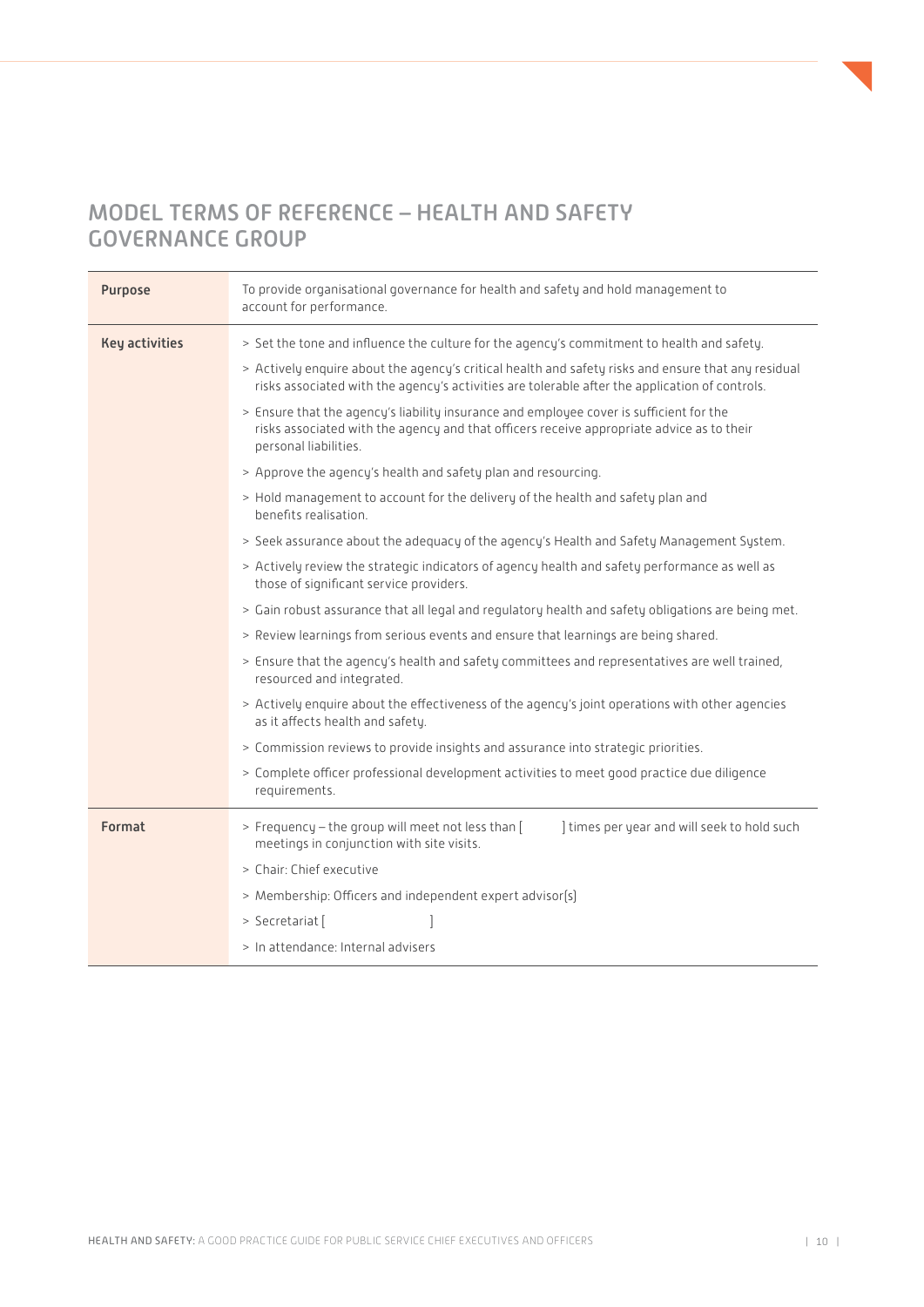<span id="page-13-0"></span>

| <b>Key roles</b> | Chair                                                                                                                                                                 |
|------------------|-----------------------------------------------------------------------------------------------------------------------------------------------------------------------|
|                  | The Chair will ensure the following are carried out.                                                                                                                  |
|                  | > The meeting is run according to the agenda and minutes are taken.                                                                                                   |
|                  | > Issues for discussion make their way to the Governance Group through the correct channels.                                                                          |
|                  | Secretariat                                                                                                                                                           |
|                  | The Secretariat is responsible for the administrative tasks associated with the Group,<br>ensuring the following.                                                     |
|                  | > The agenda and any required reading material is sent to the group members at least five<br>days before the next meeting.                                            |
|                  | > The confirmed minutes are sent to the group members within five days of the meeting<br>being held.                                                                  |
| Quorum           | The quorum for this group is no less than $\lceil$<br>group members, one of whom must be an<br>independent member.                                                    |
| Review           | The group will ensure a regular review of the agency's health and safety management systems,<br>risks, controls, resources and plan to ensure continuous improvement. |
|                  | The group will undertake an annual self-review of its effectiveness, objectives, responsibilities<br>and Terms of Reference.                                          |
|                  | The group will commission an independent review of its effectiveness every two years.                                                                                 |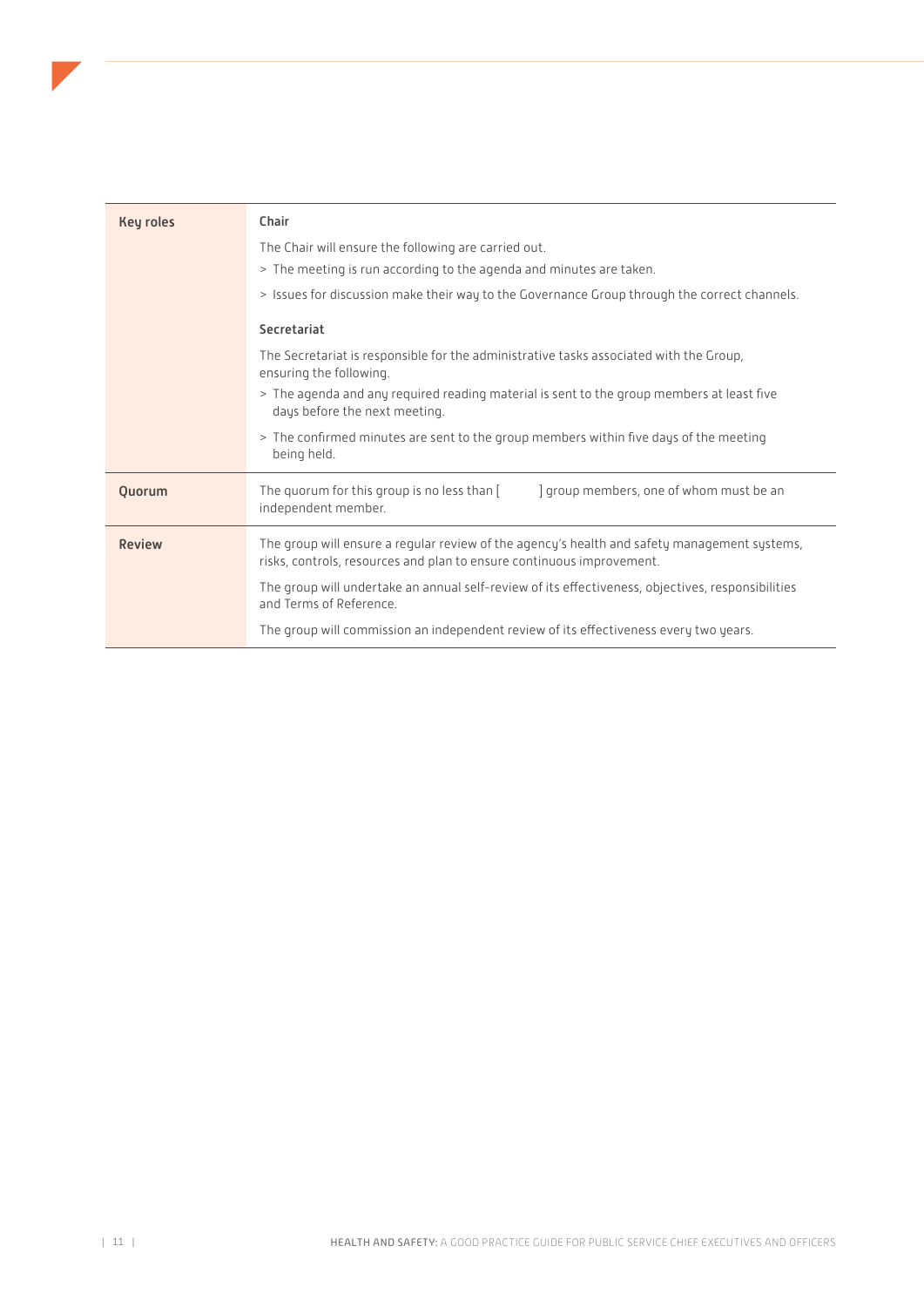### **SELF ASSESSMENT: EIGHT HEALTH AND SAFETY QUESTIONS FOR PUBLIC SERVICE CHIEF EXECUTIVES AND OFFICERS**

1. Am I equipped and supported to undertake my officer duties under the *Health and Safety at Work Act 2015*?

2.How do we, as officers, formalise the governance of health and safety for our agency?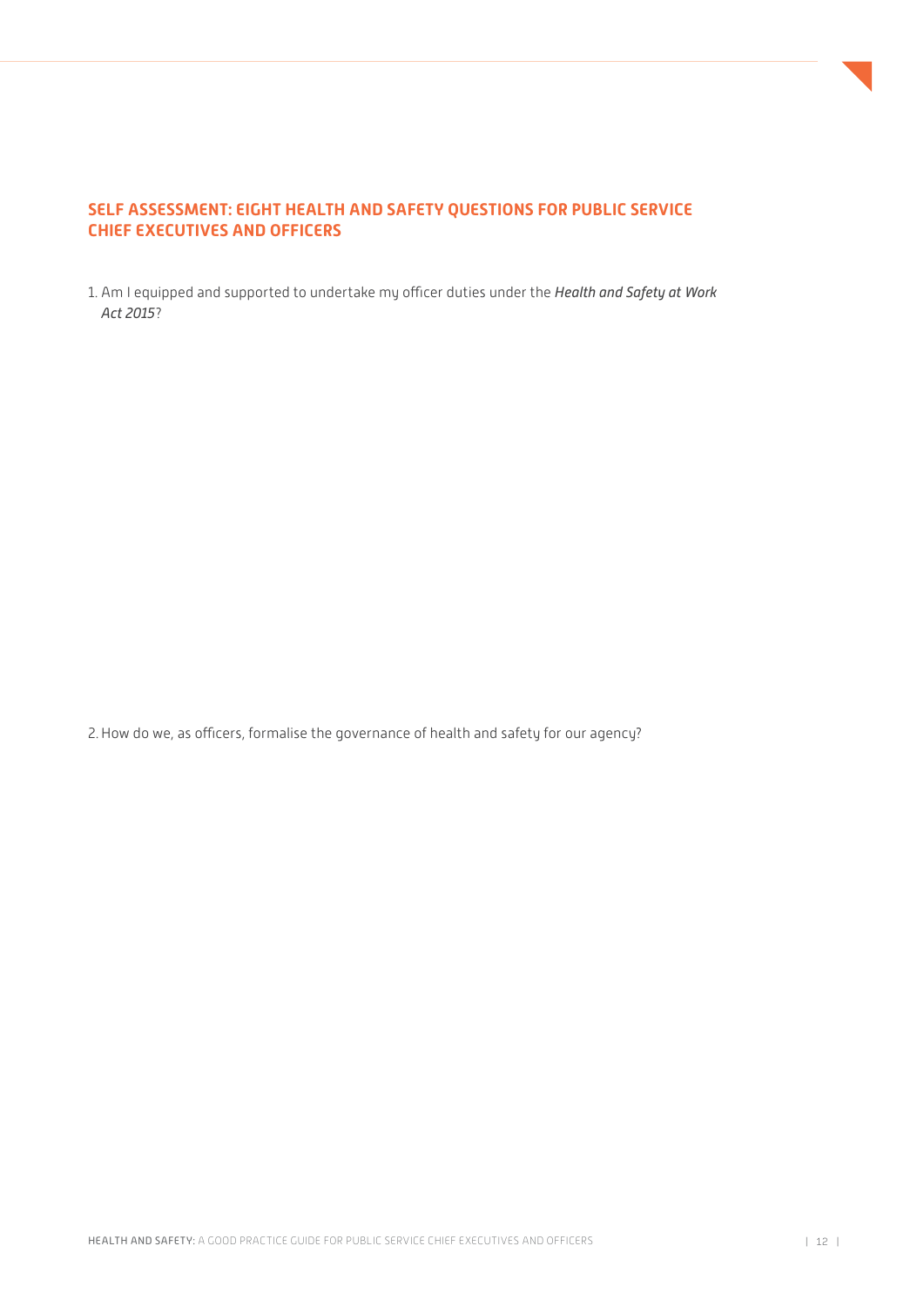<span id="page-15-0"></span>

3. What are the critical risks inherent in my agency's work that could kill, most severely injure, or lead to major illness of a worker or someone else?

4.How do I get assurance that my agency's controls for these risks are sufficient and operating effectively to a level that I consider tolerable?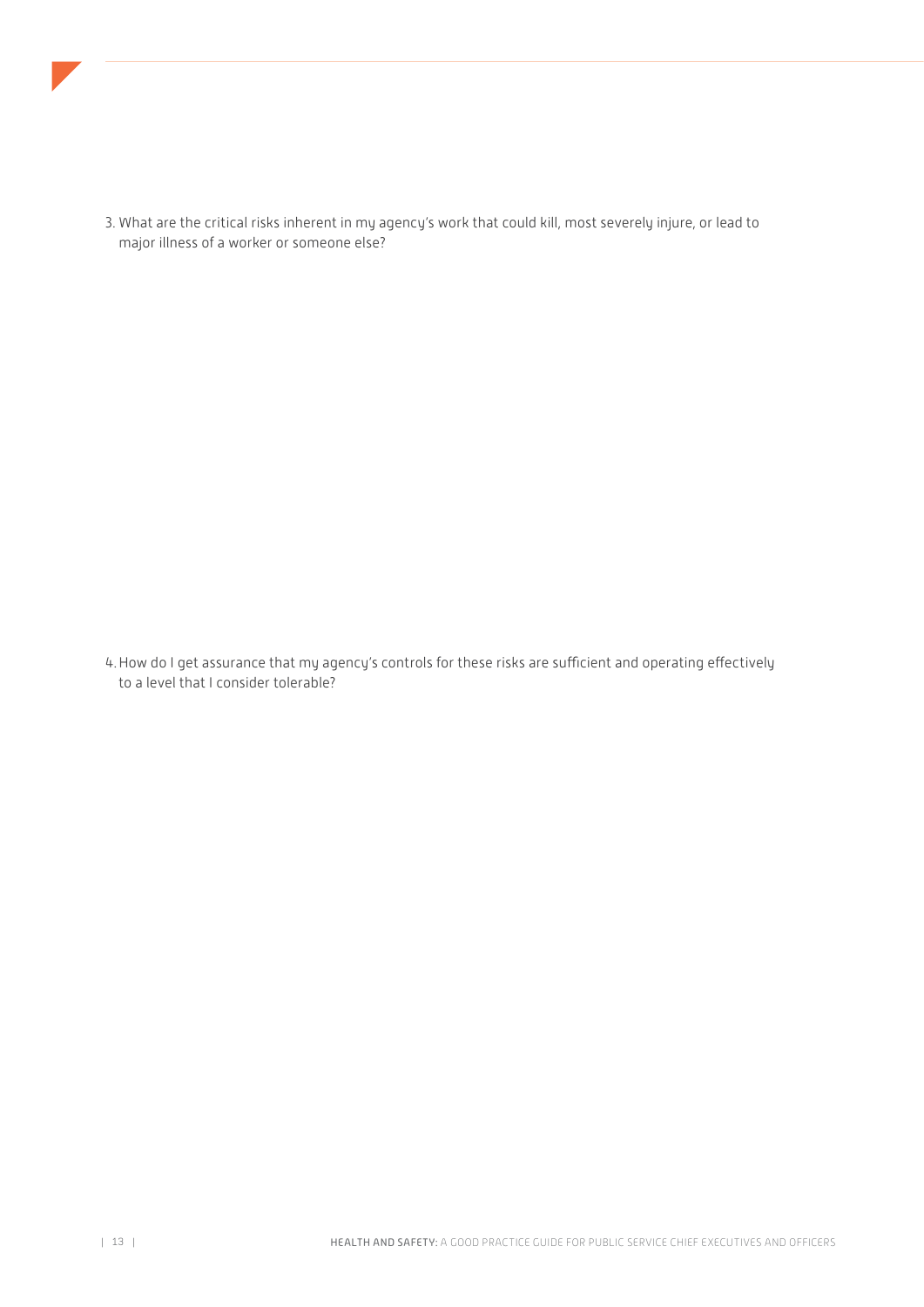

5.How do we ensure that workers are actively involved and engaged in the identification of the critical risks and their controls?

6.Do we have a plan to manage health and safety in my agency that is understood by workers and others?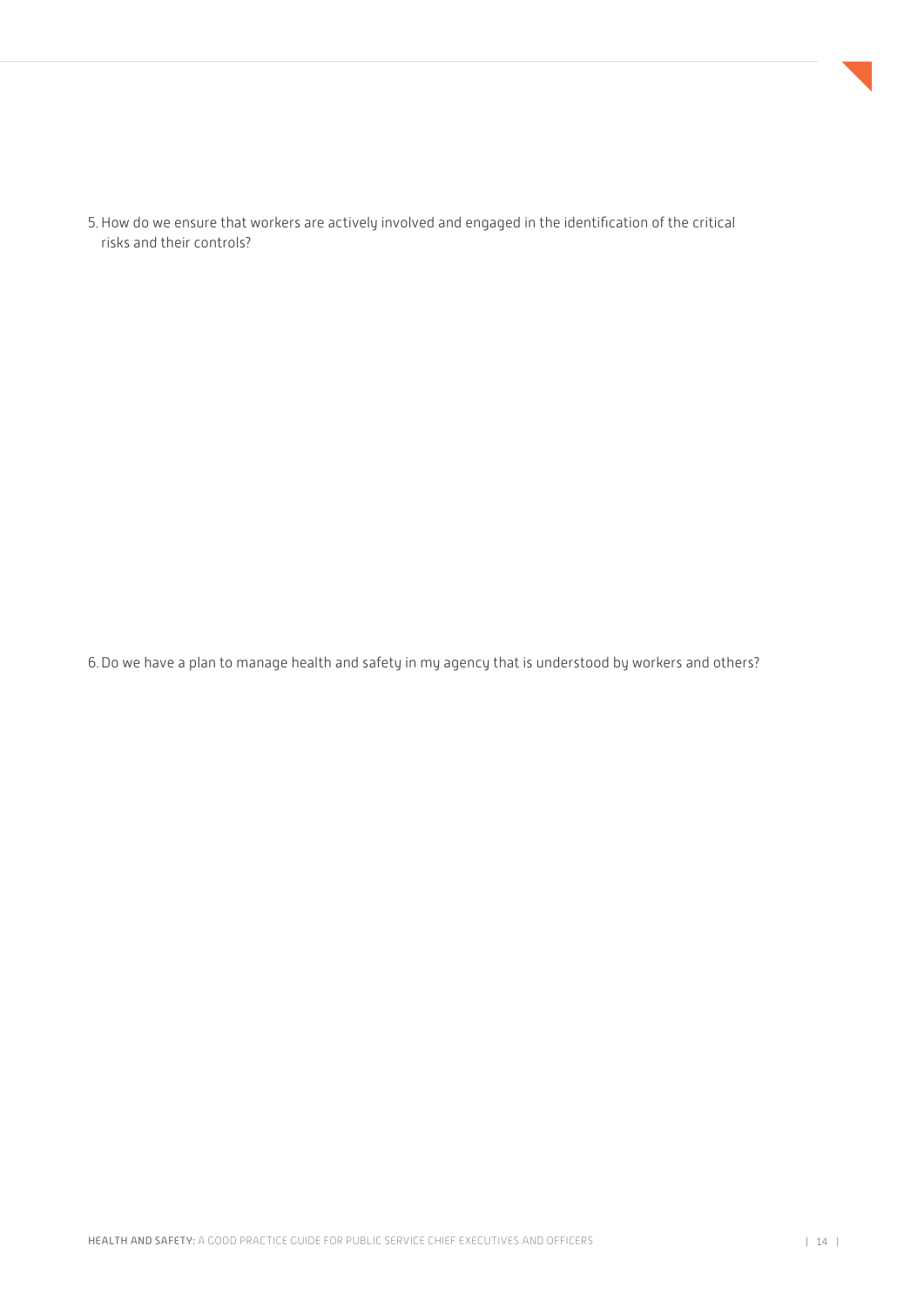

7. How are key stakeholders, such as the State Services Commissioner and Ministers, engaged with how we are meeting our health and safety duties?

8.How do we publicly account for our health and safety duties?